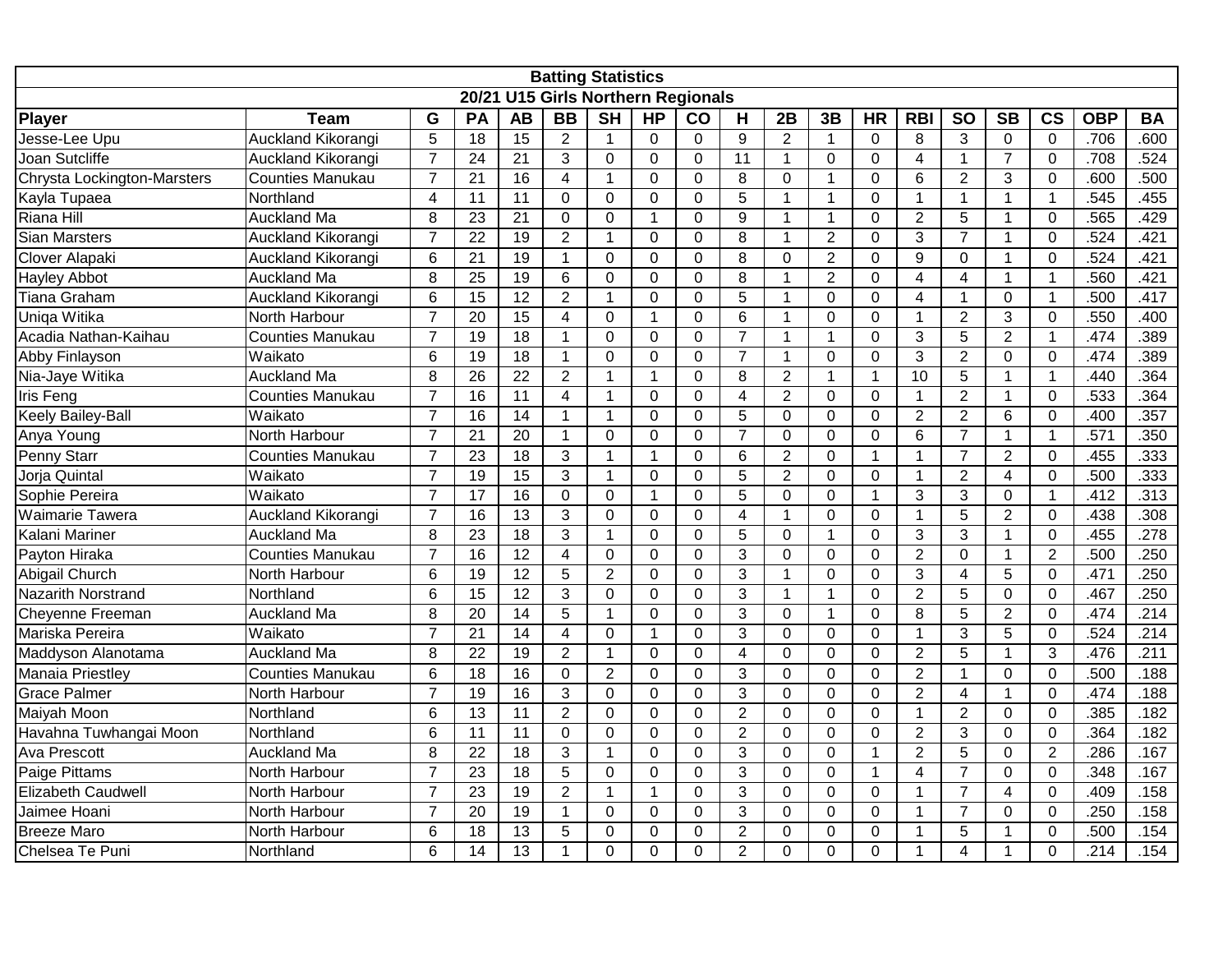|                                   | <b>Batting Statistics</b><br>20/21 U15 Girls Northern Regionals |                         |                  |                 |                |                |                |              |                |                |                |              |                |                |                |                |            |           |
|-----------------------------------|-----------------------------------------------------------------|-------------------------|------------------|-----------------|----------------|----------------|----------------|--------------|----------------|----------------|----------------|--------------|----------------|----------------|----------------|----------------|------------|-----------|
|                                   |                                                                 |                         |                  |                 |                |                |                |              |                |                |                |              |                |                |                |                |            |           |
| <b>Player</b>                     | <b>Team</b>                                                     | G                       | PA               | <b>AB</b>       | <b>BB</b>      | <b>SH</b>      | <b>HP</b>      | co           | H              | 2B             | 3B             | <b>HR</b>    | <b>RBI</b>     | <b>SO</b>      | <b>SB</b>      | $\mathsf{cs}$  | <b>OBP</b> | <b>BA</b> |
| Isabella Tewao-Lowe               | Waikato                                                         | 6                       | 16               | $\overline{13}$ | $\overline{2}$ | $\Omega$       | $\Omega$       | $\Omega$     | 2              | $\mathbf{1}$   | $\mathbf 0$    | $\mathbf{0}$ | 3              | $\overline{7}$ | $\overline{2}$ | $\mathbf 0$    | .375       | .154      |
| Maimoa Finau                      | Waikato                                                         | $\overline{7}$          | 16               | 13              | 3              | $\mathbf 0$    | $\overline{0}$ | $\mathbf{0}$ | $\overline{2}$ | $\overline{0}$ | 0              | $\mathbf 0$  | $\mathbf{1}$   | 3              | $\mathbf 0$    | $\mathbf 0$    | .375       | .154      |
| <b>Charlee Littin</b>             | Northland                                                       | 6                       | $\overline{12}$  | 8               | 3              | $\mathbf 0$    | $\mathbf{1}$   | $\mathbf 0$  | $\mathbf{1}$   | $\mathbf 0$    | 0              | $\mathbf 0$  | $\overline{2}$ | 3              | 0              | $\mathbf{1}$   | .583       | .125      |
| Sophie Kelly                      | Auckland Kikorangi                                              | 6                       | $\overline{18}$  | $\overline{17}$ | $\mathbf{1}$   | $\pmb{0}$      | 0              | 0            | $\overline{2}$ | $\mathbf{1}$   | 0              | $\mathbf 0$  | $\overline{4}$ | 5              | 0              | $\mathbf 0$    | .333       | .118      |
| Janaiya Nathan-Kaihau             | <b>Counties Manukau</b>                                         | $\overline{7}$          | $\overline{20}$  | 18              | $\overline{0}$ | $\overline{2}$ | 0              | 0            | $\overline{2}$ | 0              | 0              | $\mathbf 0$  | $\overline{2}$ | 6              | 1              | $\mathbf 0$    | .111       | .111      |
| Jayda Dalton                      | Northland                                                       | 6                       | $\overline{12}$  | 10              | $\mathbf 1$    | $\overline{0}$ | $\mathbf{1}$   | $\mathbf{0}$ | $\mathbf{1}$   | $\Omega$       | $\overline{0}$ | $\Omega$     | $\mathbf{1}$   | $\overline{4}$ | $\Omega$       | $\mathbf 0$    | .250       | .100      |
| Jaymi Caulfield                   | Northland                                                       | 6                       | $\overline{12}$  | 11              | $\mathbf 0$    | $\mathbf{1}$   | $\overline{0}$ | $\Omega$     | $\overline{1}$ | $\overline{0}$ | $\overline{0}$ | $\mathbf 0$  | $\mathbf{0}$   | 6              | $\mathbf 0$    | $\mathbf{1}$   | .182       | .091      |
| Calais Bailey-Ball                | Waikato                                                         | $\overline{7}$          | 18               | 11              | $\overline{7}$ | $\mathbf 0$    | $\Omega$       | $\Omega$     | $\mathbf 1$    | $\mathbf 0$    | $\mathbf{1}$   | $\Omega$     | 3              | 3              | $\Omega$       | $\mathbf 0$    | .500       | .091      |
| Skylah Bishop                     | Waikato                                                         | $6\phantom{1}6$         | $\overline{13}$  | $\overline{11}$ | $\mathbf 0$    | $\mathbf 0$    | $\overline{2}$ | $\mathbf 0$  | $\mathbf 1$    | 0              | 0              | $\Omega$     | $\mathbf{1}$   | $\overline{4}$ | $\overline{2}$ | 1              | .308       | .091      |
| Elyse Harold-Fasi                 | Auckland Ma                                                     | 8                       | $\overline{18}$  | $\overline{12}$ | $\overline{2}$ | 3              | 0              | 0            | $\mathbf{1}$   | $\overline{0}$ | $\overline{0}$ | $\mathbf 0$  | $\mathbf{1}$   | 8              | 0              | $\mathbf 0$    | .267       | .083      |
| Alyssa Fenemor                    | Waikato                                                         | $\overline{7}$          | 16               | $\overline{12}$ | 4              | $\mathbf 0$    | $\Omega$       | $\Omega$     | $\mathbf 1$    | $\Omega$       | 0              | $\mathbf{0}$ | $\mathbf{1}$   | $\overline{2}$ | $\overline{2}$ | $\mathbf 0$    | .438       | .083      |
| Hope Weller                       | Auckland Kikorangi                                              | $\overline{7}$          | 19               | $\overline{13}$ | 5              | $\mathbf{1}$   | 0              | $\Omega$     | $\mathbf{1}$   | 0              | $\Omega$       | $\mathbf 0$  | $\mathbf{1}$   | 6              | $\Omega$       | $\mathbf 0$    | .333       | .077      |
| Sarah McMillan                    | North Harbour                                                   | 6                       | 14               | $\overline{14}$ | $\Omega$       | $\mathbf 0$    | $\Omega$       | $\mathbf{0}$ | $\mathbf 0$    | $\Omega$       | $\overline{0}$ | $\Omega$     | $\overline{2}$ | $\overline{7}$ | $\mathbf{0}$   | $\mathbf 0$    | .071       | .000      |
| Portia Dalton                     | Northland                                                       | 6                       | 12               | 4               | $\overline{7}$ | $\mathbf{1}$   | 0              | 0            | 0              | $\mathbf 0$    | 0              | $\mathbf 0$  | $\mathbf{1}$   | 4              | 0              | $\mathbf 1$    | .636       | .000      |
| Deevan Littin                     | Northland                                                       | 6                       | 9                | 8               | 1              | $\mathbf 0$    | 0              | $\Omega$     | $\Omega$       | 0              | $\overline{0}$ | $\mathbf 0$  | $\mathbf{0}$   | 6              | 1              | $\mathbf 0$    | .222       | .000      |
| <b>Below the teams Minimum PA</b> |                                                                 |                         |                  |                 |                |                |                |              |                |                |                |              |                |                |                |                |            |           |
| Skylahbreeze Joyce                | Auckland Kikorangi                                              | 6                       | 11               | 8               | $\mathbf{3}$   | $\pmb{0}$      | 0              | $\Omega$     | $\overline{4}$ | $\overline{0}$ | 0              | $\mathbf{0}$ | $\overline{4}$ |                | $\Omega$       | $\overline{0}$ | .727       | .500      |
| Lillierose Pinn                   | <b>Counties Manukau</b>                                         | $\overline{4}$          | 8                | $6\phantom{1}6$ | $\mathbf{1}$   | $\mathbf{1}$   | 0              | 0            | 3              | $\mathbf{1}$   | 0              | $\mathbf 0$  | 3              | $\mathbf{1}$   | $\mathbf 0$    | $\mathbf 0$    | .571       | .500      |
| Oliana Hesp                       | <b>Counties Manukau</b>                                         | 6                       | $\overline{12}$  | $\overline{11}$ | $\mathbf 1$    | $\mathbf 0$    | 0              | 0            | $\overline{5}$ | 0              | 0              | $\mathbf 0$  | $\mathbf{1}$   | $\overline{4}$ | $\overline{2}$ | $\overline{2}$ | .500       | .455      |
| Karaitiana Kopua                  | Auckland Kikorangi                                              | 4                       | 8                | 6               | $\mathbf{1}$   | $\mathbf 0$    | $\overline{0}$ | $\Omega$     | $\overline{2}$ | $\overline{0}$ | $\Omega$       | $\mathbf 0$  | $\overline{2}$ | $\Omega$       | $\Omega$       | $\mathbf 0$    | .500       | .333      |
| Liam Makara                       | <b>Counties Manukau</b>                                         | $\overline{4}$          | $6\phantom{1}6$  | $6\phantom{1}6$ | $\Omega$       | $\mathbf 0$    | $\overline{0}$ | $\mathbf{0}$ | $\overline{2}$ | $\overline{0}$ | $\overline{0}$ | $\Omega$     | $\mathbf{1}$   | $\mathbf{1}$   | $\Omega$       | $\mathbf 0$    | .500       | .333      |
| Acacia King                       | Waikato                                                         | 3                       | $6\phantom{1}6$  | $6\phantom{1}6$ | $\Omega$       | $\mathbf 0$    | 0              | $\mathbf{0}$ | $\overline{2}$ | $\overline{0}$ | $\Omega$       | $\mathbf 0$  | $\mathbf{1}$   | 3              | 3              | $\mathbf 0$    | .333       | .333      |
| Te Anahera Nightingale            | Auckland Kikorangi                                              | 5                       | 11               | 11              | $\Omega$       | $\mathbf 0$    | $\mathbf 0$    | $\Omega$     | 3              | $\mathbf 0$    | $\mathbf 0$    | $\Omega$     | $\overline{2}$ | 3              | $\overline{2}$ | $\mathbf 0$    | .364       | .273      |
| Jollie McMillan                   | Auckland Kikorangi                                              | $\overline{\mathbf{4}}$ | 9                | 8               | $\mathbf 0$    | $\mathbf{1}$   | 0              | 0            | $\overline{2}$ | $\mathbf 0$    | 0              | $\mathbf 0$  | $\overline{2}$ | $\mathbf{1}$   | $\overline{2}$ | $\mathbf 0$    | .375       | .250      |
| <b>Tyler Graham</b>               | Auckland Kikorangi                                              | 6                       | 6                | 5               | $\mathbf{1}$   | $\mathbf 0$    | 0              | 0            | $\mathbf{1}$   | $\overline{0}$ | $\overline{0}$ | $\mathbf 0$  | $\mathbf 0$    | $\overline{2}$ | 0              | $\mathbf 0$    | .333       | .200      |
| Breanna Adam                      | Waikato                                                         | 4                       | $\overline{8}$   | 6               | $\overline{2}$ | $\mathbf 0$    | $\Omega$       | $\Omega$     | $\mathbf 1$    | $\Omega$       | 0              | $\mathbf{0}$ | $\mathbf 0$    | 4              | $\overline{2}$ | $\mathbf 0$    | .500       | .167      |
| Lakita-Rose Gabriel               | <b>Auckland Ma</b>                                              | 4                       | 9                | $\overline{7}$  | $\mathbf{1}$   | $\mathbf 0$    | $\overline{0}$ | $\Omega$     | $\mathbf{1}$   | 0              | $\overline{0}$ | $\mathbf 0$  | $\mathbf{0}$   | 4              | $\Omega$       | $\mathbf 0$    | .333       | .143      |
| Azaylea Etuati                    | <b>Auckland Ma</b>                                              | 5                       | 12               | 8               | $\overline{4}$ | $\overline{0}$ | $\Omega$       | $\Omega$     | $\mathbf{1}$   | $\Omega$       | $\Omega$       | $\Omega$     | $\mathbf 0$    | 3              | 1              | $\mathbf 0$    | .750       | .125      |
| <b>Lucy Aspinall</b>              | North Harbour                                                   | 6                       | 10               | 8               | 1              | $\mathbf{1}$   | 0              | $\Omega$     | $\mathbf{1}$   | $\mathbf 0$    | 0              | $\mathbf 0$  | $\mathbf{1}$   | 6              | 0              | $\mathbf 0$    | .333       | .125      |
| Charleen Kopua                    | Auckland Kikorangi                                              | 5                       | $\overline{12}$  | 10              | $\mathbf 1$    | $\mathbf 0$    | 0              | $\mathbf 0$  | $\mathbf{1}$   | $\overline{0}$ | $\overline{0}$ | $\mathbf 0$  | $\mathbf{1}$   | 5              | $\mathbf 0$    | $\mathbf 0$    | .333       | .100      |
| <b>Trinity Waiwiri-Toa</b>        | <b>Counties Manukau</b>                                         | 6                       | $\overline{13}$  | 10              | $\mathbf{1}$   | $\mathbf{1}$   | $\mathbf{1}$   | $\Omega$     | $\mathbf 1$    | $\overline{0}$ | $\mathbf 0$    | $\mathbf 0$  | $\overline{2}$ | 6              | $\Omega$       | $\mathbf 0$    | .333       | .100      |
| Mia Aranui                        | Auckland Kikorangi                                              | $\overline{4}$          | 3                | $\overline{1}$  | $\overline{2}$ | $\mathbf 0$    | 0              | $\mathbf 0$  | $\mathbf 0$    | 0              | $\overline{0}$ | $\mathbf 0$  | $\mathbf{0}$   | $\mathbf{1}$   | $\mathbf 0$    | $\mathbf 0$    | .667       | .000      |
| Anahera Martin                    | Auckland Ma                                                     | 5                       | $\boldsymbol{9}$ | 5               | 3              | $\mathbf{1}$   | 0              | 0            | $\mathbf 0$    | $\overline{0}$ | 0              | $\mathbf 0$  | $\pmb{0}$      | 3              | 0              | $\overline{0}$ | .375       | .000      |
| <b>Ebony Finau</b>                | <b>Auckland Ma</b>                                              | 6                       | 8                | 6               | $\mathbf{1}$   | $\mathbf{1}$   | 0              | $\mathbf 0$  | $\mathbf 0$    | 0              | 0              | $\mathbf 0$  | $\overline{2}$ | 5              | $\Omega$       | $\mathbf 0$    | .143       | .000      |
| <b>Mariah Barber</b>              | Auckland Ma                                                     | $\overline{4}$          | $\overline{6}$   | $\overline{6}$  | $\mathbf 0$    | $\mathbf 0$    | $\overline{0}$ | 0            | $\mathbf 0$    | $\overline{0}$ | 0              | $\mathbf 0$  | $\mathbf 0$    | $\overline{5}$ | 0              | $\mathbf 0$    | .167       | .000      |
| Wendy Mu Tauraa Upu               | <b>Auckland Ma</b>                                              | 1                       | 1                | $\mathbf{1}$    | $\mathbf 0$    | $\mathbf 0$    | 0              | 0            | $\mathbf 0$    | 0              | $\mathbf 0$    | $\mathbf 0$  | $\mathbf 0$    | $\mathbf{1}$   | 0              | $\mathbf 0$    | .000       | .000      |
| Savannah-Lee Farrar               | <b>Counties Manukau</b>                                         | 5                       | 8                | 6               | $\overline{2}$ | $\mathbf 0$    | 0              | $\Omega$     | $\Omega$       | $\Omega$       | $\overline{0}$ | $\Omega$     | $\Omega$       | 3              | 1              | $\Omega$       | .250       | .000      |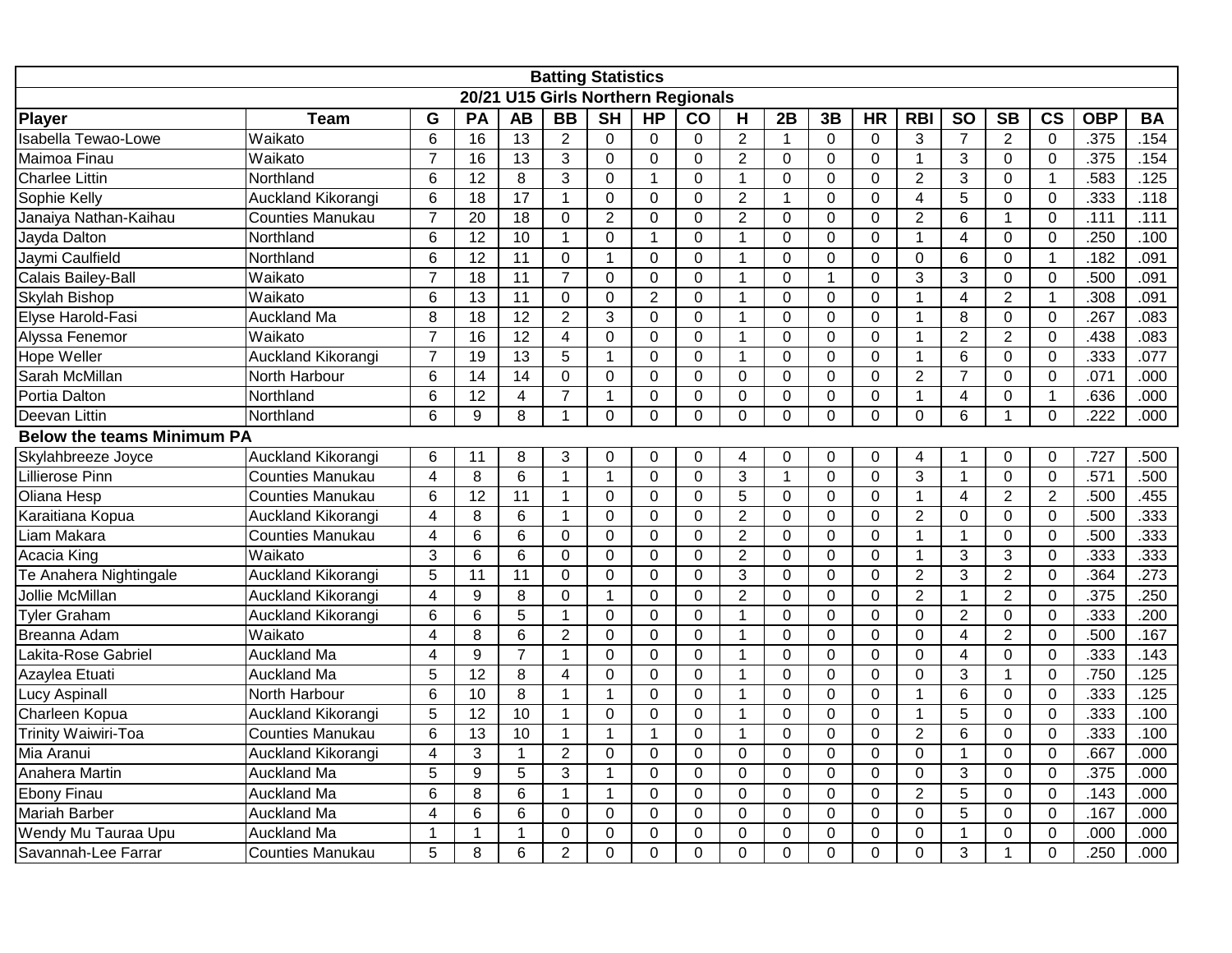|                                    |                  |   |           |     |    | <b>Batting Statistics</b> |           |    |   |    |    |           |            |           |           |    |      |           |
|------------------------------------|------------------|---|-----------|-----|----|---------------------------|-----------|----|---|----|----|-----------|------------|-----------|-----------|----|------|-----------|
| 20/21 U15 Girls Northern Regionals |                  |   |           |     |    |                           |           |    |   |    |    |           |            |           |           |    |      |           |
| Player                             | Team             | G | <b>PA</b> | AB  | BB | <b>SH</b>                 | <b>HP</b> | CO | Н | 2B | 3B | <b>HR</b> | <b>RBI</b> | <b>SO</b> | <b>SB</b> | CS | OBP  | <b>BA</b> |
| Tomairangi Waitere-Grace           | Counties Manukau |   |           |     |    |                           |           |    |   |    |    |           |            |           |           |    | .500 | .000      |
| Matilda Edwards                    | North Harbour    |   | 13        | כ ו |    |                           |           |    |   |    |    |           |            |           |           |    | .231 | .000      |
| Cayley McCaw                       | North Harbour    |   |           |     |    |                           |           |    |   |    |    |           |            |           |           |    | .500 | .000      |
| Piripono Kaye                      | North Harbour    |   |           |     |    |                           |           |    |   |    |    |           |            |           |           |    | .000 | .000      |
| Adelaide Taha-Williams             | Waikato          |   |           |     |    |                           |           |    |   |    |    |           |            |           |           |    | .600 | .000      |
| Kowhai Rumbal                      | Waikato          |   |           |     |    |                           |           |    |   |    |    |           |            |           |           |    | .600 | .000      |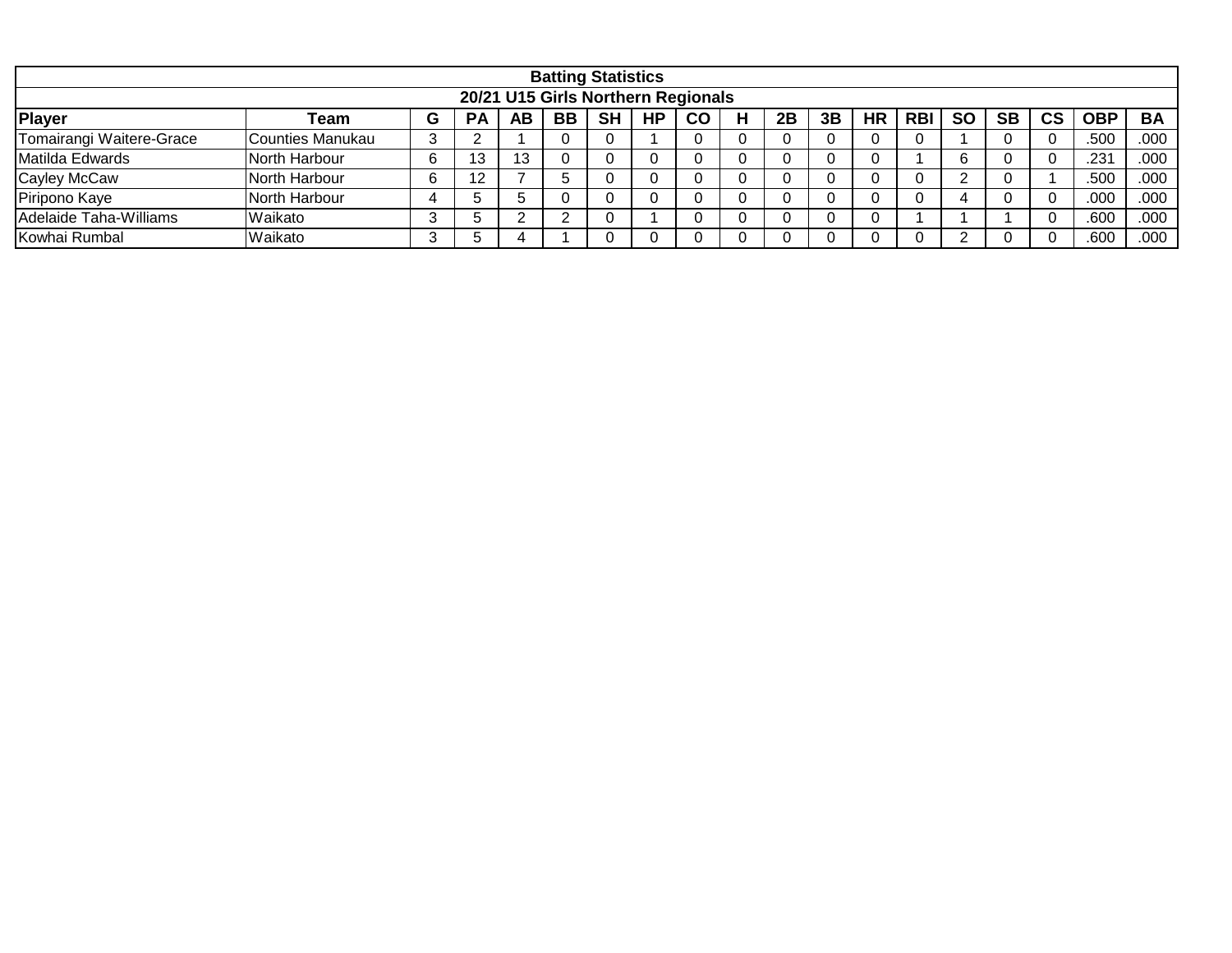|                                             |                                    |                |           |                |                | <b>Pitching Statistics</b> |    |                |    |    |    |                |                |                |                |                |           |            |
|---------------------------------------------|------------------------------------|----------------|-----------|----------------|----------------|----------------------------|----|----------------|----|----|----|----------------|----------------|----------------|----------------|----------------|-----------|------------|
|                                             | <b>U15 Girls Northern Regional</b> |                |           |                |                |                            |    |                |    |    |    |                |                |                |                |                |           |            |
| Player                                      | Team                               | G              | <b>BF</b> | W              |                | IP                         | SO | BB             | R. | ER | H  | 2B             | 3B             | HR             | <b>WP</b>      | <b>HB</b>      | <b>Bk</b> | <b>ERA</b> |
| <b>Sian Marsters</b>                        | Auckland Kikorangi                 | 6              | 72        | 2              |                | 20                         | 43 | 6              | 5  |    | 4  |                | 0              | $\Omega$       | 6              |                | 0         | 0.35       |
| Riana Hill                                  | <b>Auckland Ma</b>                 | 6              | 100       |                | 2              | 21                         | 24 | 10             | 21 | 6  | 23 | 3              | $\overline{2}$ | 0              | 10             | 0              |           | 1.94       |
| <b>Hayley Abbot</b>                         | Auckland Ma                        | 6              | 82        | 3              |                | 20                         | 33 | 13             | 11 | 6  | 8  | 0              |                | 0              | 5              | $\overline{2}$ | 0         | 2.07       |
| Abigail Church                              | North Harbour                      | 6              | 132       | $\overline{2}$ | 4              | 24                         | 18 | 9              | 35 | 10 | 36 | $\overline{2}$ | 5              | 0              | 5              |                | 0         | 2.88       |
| Maimoa Finau                                | Waikato                            | 3              | 106       |                | $\overline{2}$ | 21                         | 13 | 18             | 26 | 14 | 20 |                |                | $\Omega$       | 11             | $\overline{2}$ |           | 4.67       |
| Havahna Tuwhangai Moon                      | Northland                          | 6              | 111       | 0              | 5              | 15                         | 16 | 19             | 43 | 25 | 31 | 4              | 0              |                | 18             | 2              | 0         | 11.17      |
| <b>Below the Minimum Team Batters Faced</b> |                                    |                |           |                |                |                            |    |                |    |    |    |                |                |                |                |                |           |            |
| Joan Sutcliffe                              | Auckland Kikorangi                 | 6              | 50        | 3              | 0              | 11                         | 15 | 7              | 8  | 8  | 11 | 0              | 2              | 0              | 3              |                | 0         | 5.09       |
| Skylahbreeze Joyce                          | Auckland Kikorangi                 | 4              | 53        |                |                | 9.2                        | 20 | 15             | 13 | 10 | 6  | 0              |                | $\Omega$       | 17             |                |           | 7.24       |
| <b>Ebony Finau</b>                          | <b>Auckland Ma</b>                 |                | 19        | 1              | 0              | 5                          | 7  | 2              | 2  |    | 4  | 2              |                | 0              |                | 0              |           | 1.40       |
| Iris Feng                                   | <b>Counties Manukau</b>            | 6              | 61        | $\overline{2}$ |                | 15                         | 29 | $\overline{7}$ | 4  |    | 6  | 3              |                | 0              | $\overline{2}$ | 0              |           | 0.00       |
| Janaiya Nathan-Kaihau                       | <b>Counties Manukau</b>            | 5              | 65        | $\overline{2}$ |                | 15                         | 22 | 4              |    |    | 11 |                | 0              | 0              | 4              | 0              |           | 0.47       |
| Savannah-Lee Farrar                         | <b>Counties Manukau</b>            | 5              | 65        |                |                | 11                         | 15 | 16             | 12 | 11 | 13 |                | 2              | 2              | 4              | 0              |           | 6.79       |
| <b>Sarah McMillan</b>                       | North Harbour                      | 4              | 59        | 0              |                | 12                         | 3  | 3              | 11 | 4  | 17 | $\overline{2}$ |                | $\overline{2}$ | $\overline{2}$ | 0              | 0         | 2.21       |
| Paige Pittams                               | North Harbour                      | $\overline{2}$ | 33        | 0              | 0              | 6                          | 3  | $\overline{7}$ | 9  | 4  | 5  | 0              |                | 0              | 3              | $\overline{A}$ | 0         | 4.67       |
| Kayla Tupaea                                | Northland                          | 3              | 29        | 0              |                | 5.2                        | 10 | 6              | 8  | 2  | 4  | 0              |                | 0              | 4              |                |           | 2.47       |
| <b>Nazarith Norstrand</b>                   | Northland                          |                | 22        | 0              |                | 2.2                        |    | $\overline{2}$ | 12 | 5  | 8  | 3              | 0              | 0              | 4              | $\overline{2}$ | 0         | 13.13      |
| Skylah Bishop                               | Waikato                            | 4              | 48        | 2              |                | 11                         | 14 | 7              |    | 3  | 8  |                |                | 0              |                | 0              |           | 1.91       |
| Calais Bailey-Ball                          | Waikato                            | 2              | 45        | 0              |                | 8                          | 2  | 9              | 12 | 10 | 16 |                |                |                | 6              | 0              |           | 8.75       |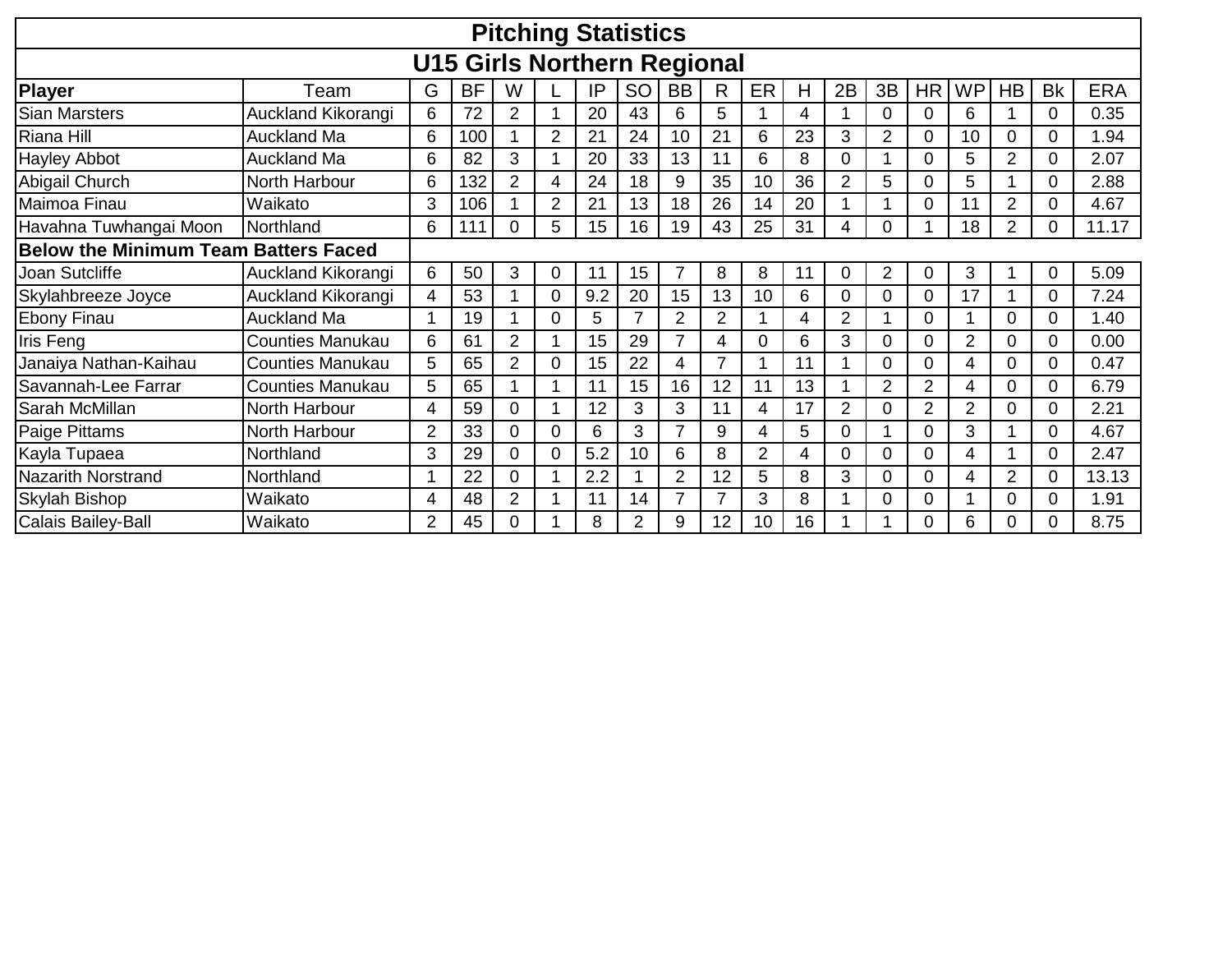| <b>Fielding Statistics</b><br><b>U15 Girls Northern Regional</b> |                           |                 |                          |                  |                |                |                  |                |       |  |  |  |
|------------------------------------------------------------------|---------------------------|-----------------|--------------------------|------------------|----------------|----------------|------------------|----------------|-------|--|--|--|
|                                                                  |                           |                 |                          |                  |                |                |                  |                |       |  |  |  |
| <b>Player</b>                                                    | <b>Team</b>               | G               | A                        | PO               | E              | <b>PB</b>      | <b>SB</b>        | <b>CS</b>      | FA    |  |  |  |
| <b>Tyler Graham</b>                                              | <b>Auckland Kikorangi</b> | 5               | 3                        | 24               | $\overline{0}$ | $\overline{2}$ | 1                | 3              | 1.000 |  |  |  |
| Jesse-Lee Upu                                                    | Auckland Kikorangi        | 4               | $\overline{2}$           | 17               | $\mathbf 0$    | $\mathbf 0$    | $\overline{0}$   | 0              | 1.000 |  |  |  |
| Skylahbreeze Joyce                                               | <b>Auckland Kikorangi</b> | 6               | $\overline{\mathcal{L}}$ | $\overline{2}$   | $\overline{0}$ | $\mathbf 0$    | $\overline{0}$   | $\mathbf 0$    | 1.000 |  |  |  |
| Te Anahera Nightingale                                           | Auckland Kikorangi        | 5               | $\overline{0}$           | 4                | $\overline{0}$ | $\mathbf 0$    | $\overline{0}$   | $\mathbf 0$    | 1.000 |  |  |  |
| <b>Jollie McMillan</b>                                           | <b>Auckland Kikorangi</b> | $\overline{4}$  | 0                        | 3                | $\overline{0}$ | $\overline{0}$ | $\overline{0}$   | $\mathbf 0$    | 1.000 |  |  |  |
| Charleen Kopua                                                   | Auckland Kikorangi        | $\overline{4}$  | $\mathbf{1}$             | $\overline{0}$   | $\overline{0}$ | $\overline{0}$ | $\overline{0}$   | $\overline{0}$ | 1.000 |  |  |  |
| Mia Aranui                                                       | Auckland Kikorangi        | 5               | 1                        | $\overline{0}$   | $\overline{0}$ | $\overline{0}$ | $\overline{0}$   | $\mathbf 0$    | 1.000 |  |  |  |
| <b>Clover Alapaki</b>                                            | Auckland Kikorangi        | $6\phantom{1}$  | $\overline{7}$           | 51               | 3              | 5              | 4                | $\overline{2}$ | .951  |  |  |  |
| <b>Sian Marsters</b>                                             | Auckland Kikorangi        | $\overline{7}$  | 8                        | 3                | 1              | $\mathbf 0$    | $\overline{0}$   | $\mathbf 0$    | .917  |  |  |  |
| Joan Sutcliffe                                                   | Auckland Kikorangi        | $\overline{7}$  | $\overline{4}$           | $\overline{7}$   | 1              | $\overline{0}$ | $\overline{0}$   | $\overline{0}$ | .917  |  |  |  |
| Tiana Graham                                                     | Auckland Kikorangi        | 6               | 4                        | 4                | 1              | $\mathbf 0$    | $\overline{0}$   | $\mathbf 0$    | .889  |  |  |  |
| Sophie Kelly                                                     | <b>Auckland Kikorangi</b> | 5               | 1                        | 6                | $\overline{2}$ | $\overline{0}$ | $\overline{0}$   | $\overline{0}$ | .778  |  |  |  |
| <b>Waimarie Tawera</b>                                           | Auckland Kikorangi        | 6               | 1                        | 1                | 1              | $\mathbf 0$    | $\mathbf 0$      | $\mathbf 0$    | .667  |  |  |  |
| Hope Weller                                                      | <b>Auckland Kikorangi</b> | $\overline{7}$  | $\overline{0}$           | $\overline{0}$   | $\overline{0}$ | $\mathbf 0$    | $\overline{0}$   | $\mathbf 0$    | .000  |  |  |  |
| Karaitiana Kopua                                                 | Auckland Kikorangi        | 3               | $\mathbf 0$              | $\overline{0}$   | $\overline{0}$ | $\mathbf 0$    | $\overline{0}$   | $\mathbf 0$    | .000  |  |  |  |
| Anahera Martin                                                   | <b>Auckland Ma</b>        | 5               | 6                        | 1                | $\overline{0}$ | $\overline{0}$ | $\overline{0}$   | $\overline{0}$ | 1.000 |  |  |  |
| Elyse Harold-Fasi                                                | <b>Auckland Ma</b>        | 8               | $\overline{2}$           | 4                | $\overline{0}$ | $\overline{0}$ | $\overline{0}$   | $\mathbf 0$    | 1.000 |  |  |  |
| <b>Riana Hill</b>                                                | <b>Auckland Ma</b>        | 8               | 12                       | 27               | $\overline{1}$ | $\overline{0}$ | $\overline{0}$   | $\overline{2}$ | .975  |  |  |  |
| Kalani Mariner                                                   | Auckland Ma               | 8               | 5                        | 56               | $\overline{2}$ | 5              | 10               | $\overline{2}$ | .968  |  |  |  |
| Maddyson Alanotama                                               | <b>Auckland Ma</b>        | 8               | 10                       | 10               | 1              | $\overline{2}$ | $\overline{2}$   | $\overline{2}$ | .952  |  |  |  |
| Hayley Abbot                                                     | Auckland Ma               | 8               | $\overline{4}$           | 24               | $\overline{2}$ | $\overline{0}$ | $\overline{0}$   | $\overline{0}$ | .933  |  |  |  |
| <b>Ava Prescott</b>                                              | <b>Auckland Ma</b>        | 8               | 4                        | 4                | 1              | $\mathbf 0$    | $\mathbf 0$      | 0              | .889  |  |  |  |
| Lakita-Rose Gabriel                                              | <b>Auckland Ma</b>        | 7               | $\overline{7}$           | 12               | 3              | $\overline{0}$ | $\overline{0}$   | $\overline{0}$ | .864  |  |  |  |
| Nia-Jaye Witika                                                  | <b>Auckland Ma</b>        | 8               | 1                        | 3                | 1              | $\mathbf 0$    | $\overline{0}$   | $\mathbf 0$    | .800  |  |  |  |
| <b>Ebony Finau</b>                                               | <b>Auckland Ma</b>        | $6\phantom{1}6$ | $\overline{1}$           | $\mathbf 0$      | 1              | $\mathbf 0$    | $\overline{0}$   | $\mathbf 0$    | .500  |  |  |  |
| Cheyenne Freeman                                                 | <b>Auckland Ma</b>        | 5               | $\boldsymbol{0}$         | $\boldsymbol{0}$ | 1              | $\pmb{0}$      | $\mathbf 0$      | 0              | .000  |  |  |  |
| Wendy Mu Tauraa Upu                                              | Auckland Ma               | $\mathbf{1}$    | $\overline{0}$           | $\overline{0}$   | $\overline{0}$ | $\mathbf 0$    | $\overline{0}$   | $\mathbf 0$    | .000  |  |  |  |
| <b>Mariah Barber</b>                                             | <b>Auckland Ma</b>        | 5               | $\mathbf 0$              | $\overline{0}$   | $\overline{0}$ | $\overline{0}$ | $\overline{0}$   | 0              | .000  |  |  |  |
| Azaylea Etuati                                                   | <b>Auckland Ma</b>        | 6               | 0                        | $\overline{0}$   | $\overline{0}$ | $\overline{0}$ | $\overline{0}$   | $\mathbf 0$    | .000  |  |  |  |
| <b>Trinity Waiwiri-Toa</b>                                       | <b>Counties Manukau</b>   | $\overline{7}$  | $\overline{4}$           | 14               | $\overline{0}$ | $\overline{0}$ | $\overline{0}$   | $\overline{0}$ | 1.000 |  |  |  |
| Oliana Hesp                                                      | <b>Counties Manukau</b>   | 6               | $\overline{4}$           | 7                | $\overline{0}$ | $\mathbf 0$    | $\mathbf 0$      | 0              | 1.000 |  |  |  |
| Janaiya Nathan-Kaihau                                            | <b>Counties Manukau</b>   | $\overline{7}$  | 6                        | 3                | $\overline{0}$ | $\overline{0}$ | $\overline{0}$   | $\overline{0}$ | 1.000 |  |  |  |
| Iris Feng                                                        | <b>Counties Manukau</b>   | $\overline{7}$  | 5                        | 1                | $\overline{0}$ | $\mathbf 0$    | $\mathbf 0$      | 0              | 1.000 |  |  |  |
| Savannah-Lee Farrar                                              | <b>Counties Manukau</b>   | 5               | 5                        | $\overline{0}$   | $\mathbf 0$    | $\mathbf 0$    | $\overline{0}$   | $\mathbf 0$    | 1.000 |  |  |  |
| Payton Hiraka                                                    | <b>Counties Manukau</b>   | $\overline{7}$  | 5                        | 53               | $\overline{2}$ | 4              | 10               | $\overline{2}$ | .967  |  |  |  |
| Tomairangi Waitere-Grace                                         | <b>Counties Manukau</b>   | $6\phantom{1}$  | $\overline{0}$           | 21               | $\overline{2}$ | $\mathbf 0$    | $\mathbf 0$      | $\mathbf 0$    | .913  |  |  |  |
| Acadia Nathan-Kaihau                                             | <b>Counties Manukau</b>   | $\overline{7}$  | 3                        | 15               | $\overline{2}$ | $\overline{2}$ | 1                | 1              | .900  |  |  |  |
| <b>Lillierose Pinn</b>                                           | <b>Counties Manukau</b>   | 4               | $\overline{2}$           | 4                | 1              | $\mathbf 0$    | $\boldsymbol{0}$ | $\overline{0}$ | .857  |  |  |  |
| Penny Starr                                                      | <b>Counties Manukau</b>   | $\overline{7}$  | 8                        | 3                | 3              | $\mathbf 0$    | $\mathbf 0$      | $\overline{0}$ | .786  |  |  |  |
| <b>Chrysta Lockington-Marsters</b>                               | <b>Counties Manukau</b>   | 6               | 0                        | 3                | $\overline{2}$ | 0              | $\overline{0}$   | $\overline{0}$ | .600  |  |  |  |
| <b>Manaia Priestley</b>                                          | <b>Counties Manukau</b>   | 6               | $\overline{0}$           | 1                | 1              | $\mathbf 0$    | $\overline{0}$   | $\overline{0}$ | .500  |  |  |  |
| Liam Makara                                                      | <b>Counties Manukau</b>   | $\overline{4}$  | $\mathbf 0$              | $\mathbf 0$      | $\overline{0}$ | $\mathbf 0$    | $\overline{0}$   | $\mathbf 0$    | .000  |  |  |  |
| Sarah McMillan                                                   | North Harbour             | $\overline{7}$  | 6                        | $\overline{7}$   | $\overline{0}$ | $\overline{0}$ | $\overline{0}$   | $\overline{0}$ | 1.000 |  |  |  |
| <b>Lucy Aspinall</b>                                             | North Harbour             | 6               | 0                        | 4                | $\overline{0}$ | $\overline{0}$ | $\mathbf 0$      | 0              | 1.000 |  |  |  |
| Anya Young                                                       | North Harbour             | $\overline{7}$  | 8                        | 4                | 1              | $\overline{0}$ | $\overline{0}$   | $\overline{0}$ | .923  |  |  |  |
| Paige Pittams                                                    | North Harbour             | 7               | 3                        | 39               | 4              | $\mathbf 0$    | $\mathbf 0$      | $\mathbf 0$    | .913  |  |  |  |
|                                                                  | North Harbour             |                 | $\overline{2}$           | 6                |                |                | $\boldsymbol{0}$ | $\mathbf 0$    |       |  |  |  |
| Cayley McCaw                                                     |                           | 5               |                          |                  | 1              | $\mathbf 0$    |                  |                | .889  |  |  |  |